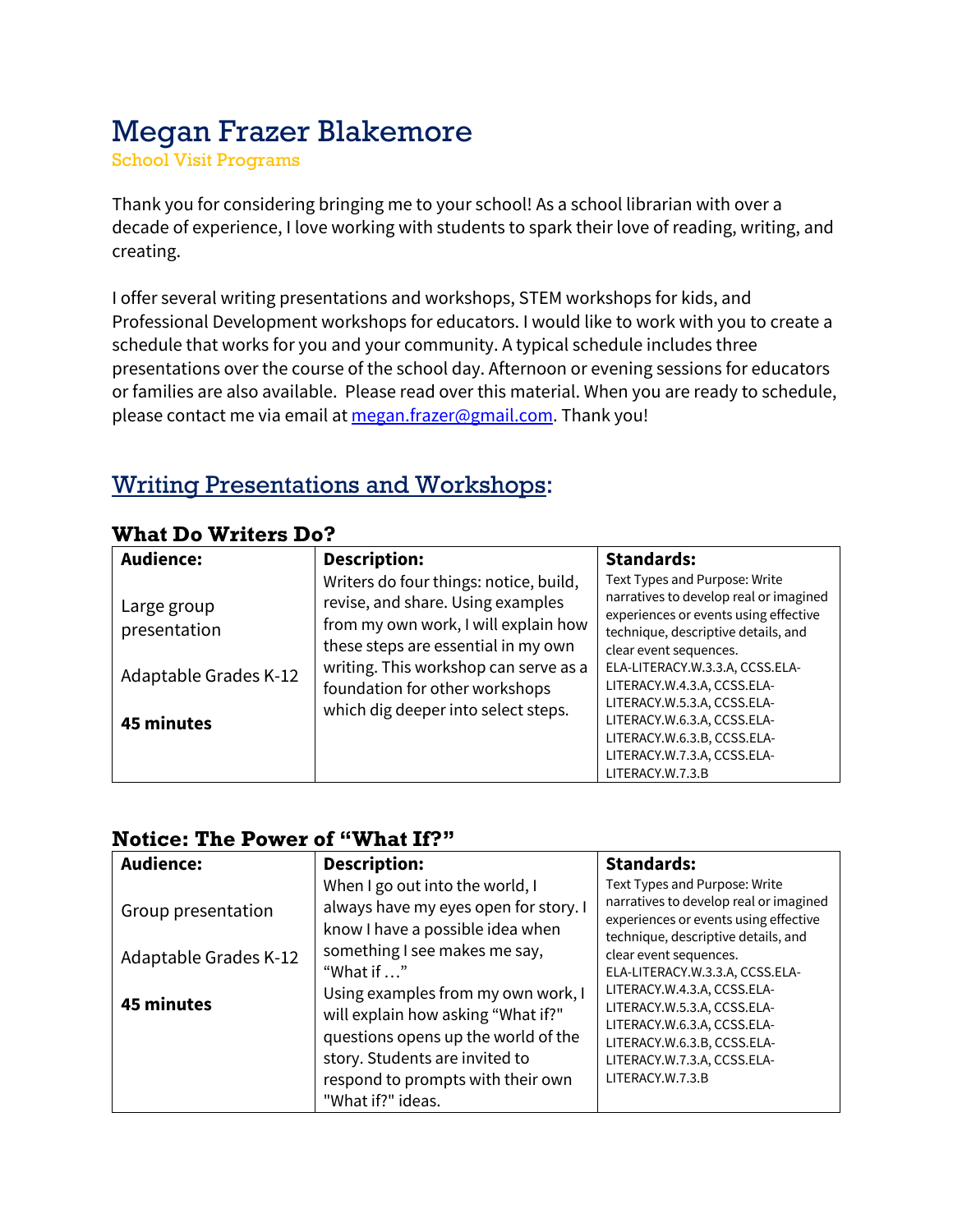| <b>Audience:</b>       | <b>Description:</b>                                                     | <b>Standards:</b>                                                               |
|------------------------|-------------------------------------------------------------------------|---------------------------------------------------------------------------------|
|                        | Stories are constructed just like                                       | Text Types and Purpose: Write                                                   |
| Large group            | buildings and bridges. Most students                                    | narratives to develop real or imagined<br>experiences or events using effective |
| presentation           | know that a narrative needs a                                           | technique, descriptive details, and                                             |
|                        | beginning, middle, and an end, but                                      | clear event sequences.                                                          |
| Adaptable Grades K-8   | other story elements can be more                                        | ELA-LITERACY.W.3.3.A, CCSS.ELA-                                                 |
|                        | elusive. In either a large group or an                                  | LITERACY.W.4.3.A, CCSS.ELA-<br>LITERACY.W.5.3.A, CCSS.ELA-                      |
| <b>45 minutes</b>      | in-class workshop, students will                                        | LITERACY.W.6.3.A, CCSS.ELA-                                                     |
|                        | learn how to build a story starting                                     | LITERACY.W.6.3.B, CCSS.ELA-                                                     |
| 0R                     | with character.                                                         | LITERACY.W.7.3.A, CCSS.ELA-<br>LITERACY.W.7.3.B                                 |
|                        | In the large group presentation, I'll<br>explain the basics of building |                                                                                 |
| In-Class Workshop (up) | narrative. Students will participate                                    |                                                                                 |
| to 40 students)        | by collaboratively building and                                         |                                                                                 |
|                        | revising a story.                                                       |                                                                                 |
| Grades K-8             | In the workshop, students will have a                                   |                                                                                 |
|                        | hands-on component using                                                |                                                                                 |
| 45 minutes - 1 hour    | MegaBlocks for younger students                                         |                                                                                 |
|                        | and LEGO figures or collage for older                                   |                                                                                 |
|                        | students.                                                               |                                                                                 |

## **Build: The Building Blocks of Narrative: Start with Character**

## **Build and Research: Building Your Perfect World**

| <b>Audience:</b>                         | <b>Description:</b>                                                                                                                                                             | <b>Standards:</b>                                                                                                                                                                                                                                                                                                                                                                                                                                                                                                                                                                               |
|------------------------------------------|---------------------------------------------------------------------------------------------------------------------------------------------------------------------------------|-------------------------------------------------------------------------------------------------------------------------------------------------------------------------------------------------------------------------------------------------------------------------------------------------------------------------------------------------------------------------------------------------------------------------------------------------------------------------------------------------------------------------------------------------------------------------------------------------|
| In-Class Workshop<br>(up to 40 students) | The Firefly Code and The Daybreak<br>Bond are both set in a utopia in the<br>near-future. In this workshop<br>focused on setting and world-                                     | Text types and Purpose: Write narratives to<br>develop real or imagined experiences or<br>events using effective technique,<br>descriptive details, and clear event<br>sequences. (CCSS.ELA-LITERACY.W.3.3.A,                                                                                                                                                                                                                                                                                                                                                                                   |
| Grades 3-8                               | building, I'll share how I set up the<br>geography, the architecture, and                                                                                                       | CCSS.ELA-LITERACY.W.4.3.A, CCSS.ELA-<br>LITERACY.W.5.3.A, CCSS.ELA-                                                                                                                                                                                                                                                                                                                                                                                                                                                                                                                             |
| 45 minutes - 1 hour                      | the rules of this utopia and how my<br>choices were influenced by the<br>research I did. Students will have a<br>chance to begin designing their<br>own perfect worlds as well. | LITERACY.W.6.3.A, CCSS.ELA-<br>LITERACY.W.6.3.B, CCSS.ELA-<br>LITERACY.W.7.3.A, CCSS.ELA-<br>LITERACY.W.7.3.B)<br>Research to Build and Present Knowledge:<br>Conduct short research projects that build<br>knowledge about a topic (CCSS.ELA-<br>LITERACY.W.3.7, CCSS.ELA-<br>LITERACY.W.4.7, CCSS.ELA-<br>LITERACY.W.5.7)<br>Recall information from experiences or<br>gather information from print and digital<br>sources; take brief notes on sources and<br>sort evidence into provided categories.<br>CCSS.ELA-LITERACY.W.3.8, CCSS.ELA-<br>LITERACY.W.4.8, CCSS.ELA-<br>LITERACY.W.5.8) |